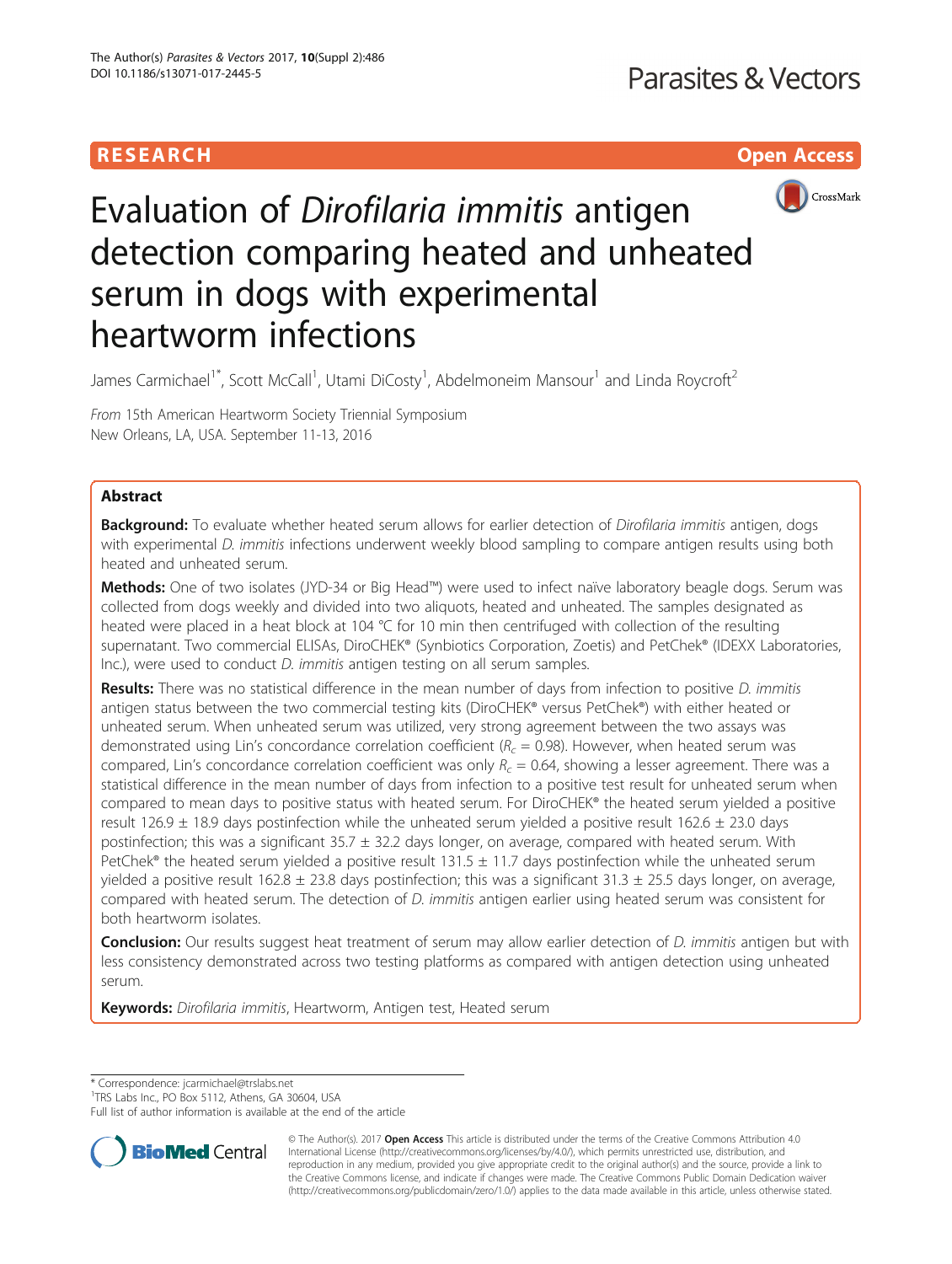# Background

Commercially available tests designed for detection of adult heartworm (Dirofilaria immitis) antigen in infected dogs are considered highly specific, with very good sensitivity and are widely used in the clinical setting [\[1](#page-8-0)–[4](#page-8-0)]. The time between *D. immitis* infection and detection of antigen is suggested to be very consistent in infections at least 8 months old, inconsistent for infections 5 to 7 months old, and not detectable for infections of less than 5 months [\[1](#page-8-0)]. The period before adult heartworm antigen detection can be challenging for veterinary practitioners when beginning a patient on a prophylaxis program, especially during seasons when exposure to mosquito vectors may occur. A dog may potentially be infected with heartworm prior to beginning a prophylaxis program; but due to the prolonged maturation period, adult heartworm antigen is undetectable leading to a false-negative result. The American Heartworm Society currently recommends immediate adult antigen testing of a dog with unknown exposure history or noncompliant prophylaxis history and retesting 6 months later to rule out a prepatent infection [[4\]](#page-8-0).

A false-negative result with D. immitis adult ELISA antigen tests may also result from host-specific factors, such as highly bound antibody/antigen complexes. Antigen that is trapped within immune complexes likely eludes or lessens detection by an immunoassay thereby leading to an increase in false-negative results [[5\]](#page-8-0). Recent studies utilizing pretreatment of serum samples with heat to disrupt immune complexes have demonstrated an increased sensitivity using commercial D. immitis antigen assays in dogs [[6, 7\]](#page-8-0) and cats [[8\]](#page-8-0). The character of the immune response to parasite antigen likely varies between animals, affecting levels of free antigen available for detection in assays [[5](#page-8-0)]. Antibody titers of D. immitis-infected dogs are noted to peak just prior to sexual maturation of the heartworm, suggesting initial antigen release might be complexed by available antibody [[9\]](#page-8-0). It is possible that pretreatment of serum with heat would shorten the time until visual antigen detection using ELISAs in dogs with known heartworm infection dates, presumably by decreasing antigen blocking by host antibodies.

The primary objective of the current study was to evaluate the time until visual detection of D. immitis antigen using two commercial enzyme-linked immunosorbent assays (ELISA) – in naïve dogs with experimental heartworm infections – by comparing serum which was pretreated with heat to unheated serum. The known date of *D. immitis* infective larvae inoculation and sequential weekly blood sampling allowed for determination of the time (days) to antigen detection for heated and unheated serum in both ELISA tests. A secondary study objective was investigating whether time to detection of D. immitis antigen varied between two distinct heartworm isolates using heat treated or unheated serum.

# **Methods**

# Experimental infections

One of two distinct heartworm isolates was used to infect naïve laboratory beagle dogs in the current study. A description and background of each isolate follows. The JYD-34 isolate originated in a naturally infected dog from North Central Missouri (Keytesville). The dog also resided in Pittsfield, Illinois, prior to relocation to Keytesville. The exact geographic locale of the natural infection and the age of the infection are unknown. A blood sample was used to infect mosquitoes at TRS Labs Inc. in July 2010. The isolate has been maintained in dogs under strict laboratory conditions since that time and was validated by TRS Labs Inc. in April 2011 by antigen testing, microfilarial counts, and worm recovery. The JYD-34 infected dog used as a donor for propagation of infective third-stage larvae (L3) used in the current study was the first laboratory passage of the isolate.

The Big Head™ isolate originated in a naturally infected heartworm-positive Labrador retriever dog residing in Livonia, Louisiana. The duration of heartworm infection is unknown. A blood sample was used to infect mosquitoes at TRS Labs Inc. in August 2015. The isolate is being maintained in laboratory dogs under strict control and was validated in March 2016 by antigen testing, microfilarial counts, and worm recovery. The Big Head™-infected dog used as a donor for propagation of L3 for this study was the first laboratory passage of the isolate.

In the current study, seven naïve laboratory beagle dogs (males and females 6 or 7 months of age) were infected with the JYD-34 isolate; and a separate cohort of five naïve laboratory beagle dogs (males and females 8 months of age) were infected with Big Head™. All animals were inoculated subcutaneously in the inguinal area with L3 of D. immitis harvested from infected Aedes aegypti mosquitoes (Liverpool strain). Dogs were inoculated with a minimum of 35 infective L3. A 20 gauge needle was attached to a tuberculin syringe, and the contents of the syringe were injected into the animal subcutaneously in the inguinal area. The syringe was rinsed several times with Hanks' Balanced Salt Solution and reinjected to ensure that all L3 were removed from the syringe. The syringe was then rinsed into a petri dish and examined for remaining L3. Any remaining L3 were injected into the animal as described.

# Blood sampling

A weekly blood sample was collected from the jugular vein of each dog into 8.5 mL vacuum tubes containing a serum separator plug. Blood was allowed to clot, and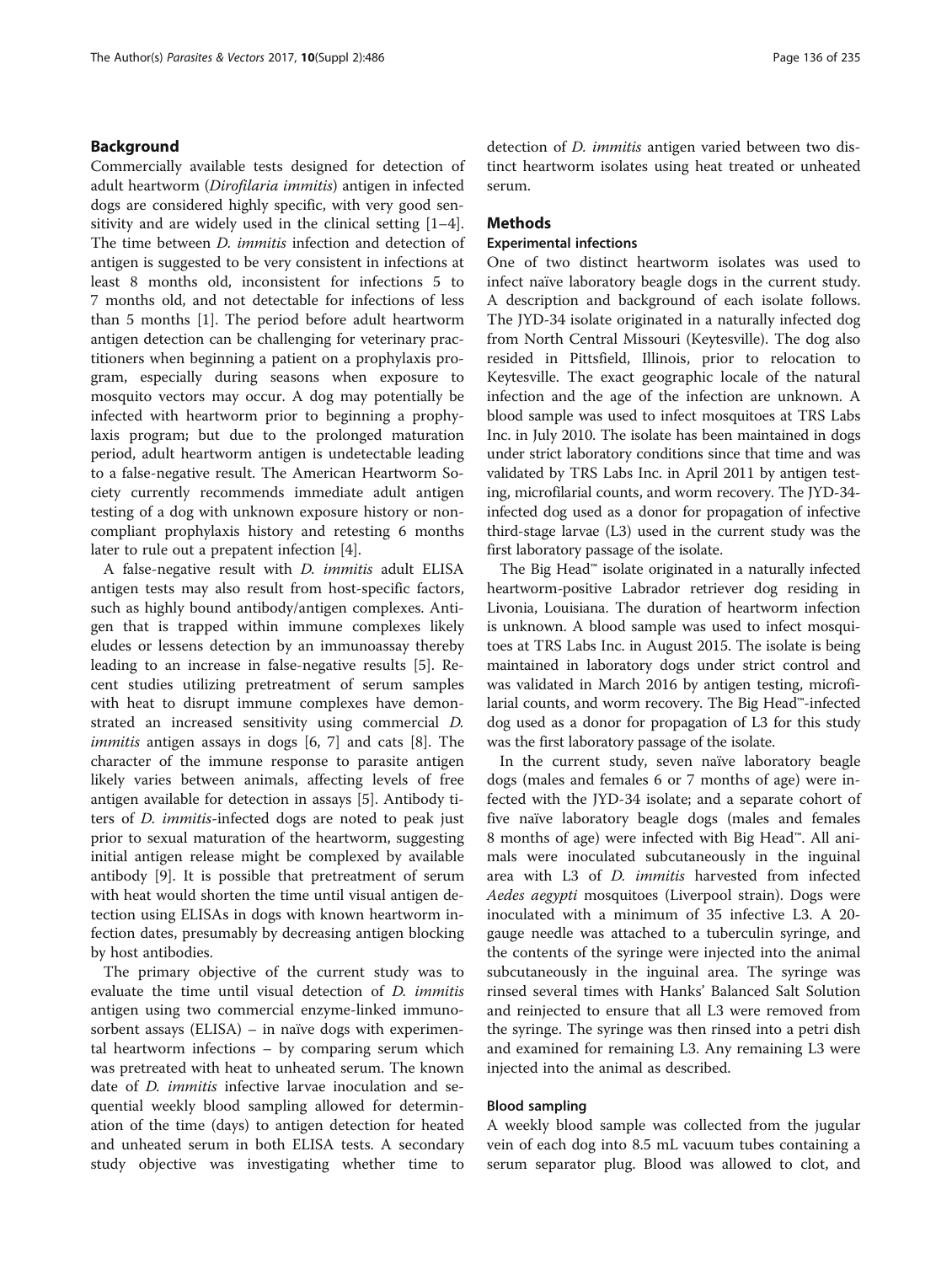<span id="page-2-0"></span>

serum was separated by centrifugation. Serum was then divided into two aliquots and labeled, nonsystematically by an unmasked technician, with a number from a key corresponding to the dog and a designation as heated or unheated. In this way masking of the parasitologist interpreting the assay results was preserved. Weekly blood sampling of individual animals was discontinued when antigen-positive status was confirmed for both heated and unheated serum samples on two consecutive samplings on both assays. All dogs were housed in runs, either individually or pair-housed, indoors under controlled conditions at TRS Labs Inc. and cared for under the facility's Program of Animal Care. The research protocol and all procedures were approved by the TRS Labs Inc. Institutional Animal Care and Use Committee.

# Antigen testing

Two commercial ELISAs in microtiter plate formats, Diro-CHEK® (Synbiotics Corporation, Zoetis) and PetChek® (IDEXX Laboratories, Inc.), were used to conduct D. immitis antigen testing on all weekly serum samples according to the manufacturer's instructions. Reported test

performance for PetChek®: sensitivity 98% (95% CL 91.1– 100%); specificity 100% (95% CL 95.5–100%) [\[10](#page-8-0)]. DiroCHEK® reported performance: sensitivity 100%; specificity 100% [\[11](#page-8-0)]. For each serum sample assigned as a heated aliquot, an additional processing step was performed prior to testing with the assays. The designated heated samples were placed in a heat block at 104 °C for 10 min then centrifuged  $(\sim 14,000$  rpm for 20 min), and the resulting supernatant was collected for testing with the assays. Heat treatment of designated aliquots and setup of the commercial assays was performed by an unmasked technician, while a masked parasitologist visually interpreted and recorded weekly assay results. A positive antigen test result, for each assay and serum type, was classified as "confirmed positive" once there were two consecutive weekly visual positive test results. The known date of infection allowed determination of the number of days to a confirmed positive result for unheated versus heated serum for each assay.

## Statistical methods

The individual animal was the experimental unit. All hypotheses were tested at a two-sided 0.05 level of

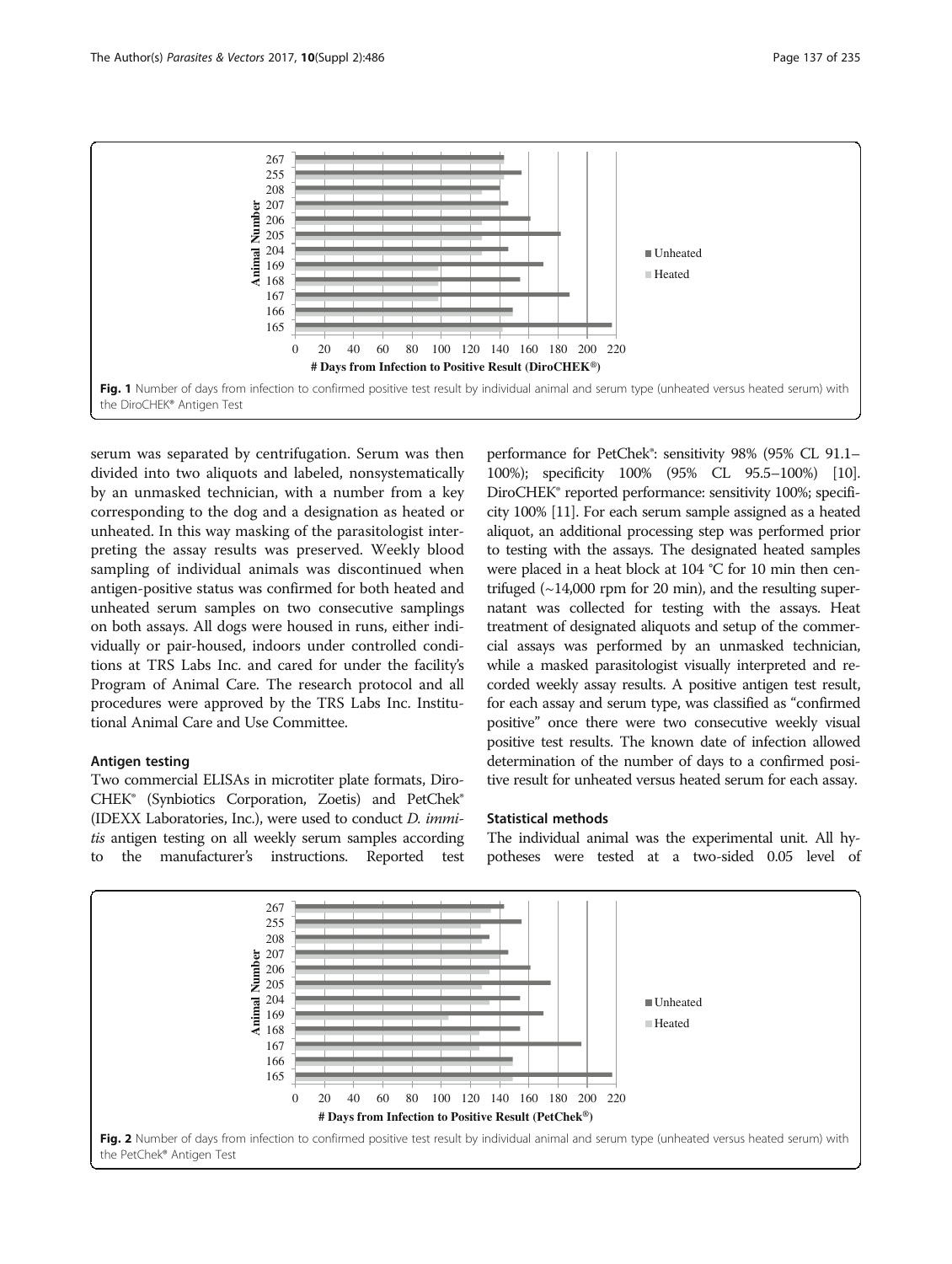| Antigen<br>Test |        | Serum Tested <sup>a</sup> |                 |     |     |   |             |           |     |     |  |
|-----------------|--------|---------------------------|-----------------|-----|-----|---|-------------|-----------|-----|-----|--|
|                 | Heated |                           |                 |     |     |   | Unheated    |           |     |     |  |
|                 | N      | Mean (days)               | SD <sup>b</sup> | Min | Max | N | Mean (days) | <b>SD</b> | Min | Max |  |
| DiroCHEK®       | 12     | 26.9                      | 18.9            | 98  | 149 |   | 162.6       | 23.0      | 140 | 217 |  |
| PetChek®        | 12     | 131.5                     | 117             | 105 | 149 |   | 162.8       | 23.8      | 133 | 217 |  |

Table 1 – Number of days from infection to confirmed positive test result

<sup>a</sup>Big Head™ and JYD-34 isolate data were combined for this table<br><sup>b</sup>SD standard deviation

<sup>b</sup>SD standard deviation

significance. No animals were excluded from any analysis. To determine if the number of days to a confirmed positive test result differed between the heated and unheated serum, analyses were performed within each antigen test (DiroCHEK®, PetChek®), and within each serum type (unheated, heated); the paired t-test was utilized as the data was dependent within each subject. To measure the agreement between the two antigen tests when heated serum was used and when unheated serum was used, Lin's concordance correlation coefficient was calculated. Analyses performed for testing the differences between each isolate (Big Head™, JYD-34) within both test and serum type utilized the t-test as the data were independent. Levene's test was used to analyze homogeneity of the variances between the isolates within both test and serum type. All analyses were performed using R® software (R Core Team [2014]). R: A Language and Environment for Statistical Computing (R Project for Statistical Computing, Vienna, Austria; [https://](https://www.r-project.org/) [www.r-project.org/](https://www.r-project.org/)).

# Results

# Individual data

All 12 dogs experimentally infected with D. immitis, 5 infected with the Big Head™ isolate (animal numbers 165, 166, 167, 168, 169) and 7 infected with isolate JYD-34 (animal numbers 204, 205, 206, 207, 208, 255, 267), were diagnosed heartworm antigen positive with both DiroCHEK® (Fig. [1](#page-2-0)) and PetChek® (Fig. [2](#page-2-0)) assays, using both heated and unheated serum.

### Heated versus unheated serum by assay

Heat pretreatment of serum resulted in earlier detection of a positive antigen test from infection, on average, for

both assays. For DiroCHEK®, mean time to confirmed positive was 126.9 ( $\pm$  18.9) versus 162.6 ( $\pm$  23.0) heated versus unheated, respectively (Table 1). For PetChek® mean time to confirmed positive was  $131.5$  ( $\pm$  11.7) versus  $162.8$  ( $\pm$  23.8) heated versus unheated, respectively (Table 1). For both the DiroCHEK® and PetChek® antigen tests there were significant differences in the mean number of days from infection to a confirmed positive test result when unheated serum was used compared with when heated serum was used. The unheated serum yielded positive results  $35.7 \pm 32.2$ ; and  $31.3 \pm 25.5$ ) days later, DiroCHEK® and PetChek® respectively, on average, compared to the heated serum ( $P = 0.0028$  and  $P = 0.0014$ , respectively; Table 2).

To determine if there was a difference between the DiroCHEK® and PetChek® antigen tests using heattreated serum or unheated serum, a paired t-test was utilized to compare the difference in the number of days from infection to positive result (Table [3](#page-4-0)). Regardless of whether heated or unheated serum was used in the DiroCHEK® and PetChek® antigen tests, there was no significant difference in the mean number of days from infection to a confirmed positive result between the tests  $(P = 0.2405$  and  $P = 0.9009$ , respectively; Table [3\)](#page-4-0). On average, one test did not pick up on the dogs' infection earlier than the other test.

Numerically the differences between the days from infection to positive test result comparing the two antigen tests when using unheated serum were smaller (mean = 0.2), with a tighter variance  $(\pm 4.5)$ , from the differences between the days from infection to positive test result when using heated serum (mean =  $4.6 \pm 12.8$ ) as the comparison. Lin's concordance correlation

Table 2 Difference in the number of days from infection to confirmed positive test result between the two serum types (unheated versus heated) within each antigen test

| Antigen<br>Test | Difference in # Days from Infection to Positive Result <sup>a</sup><br>Unheated - Heated |                |                 |     |     |           |       |           |
|-----------------|------------------------------------------------------------------------------------------|----------------|-----------------|-----|-----|-----------|-------|-----------|
|                 |                                                                                          | Mean<br>(days) | SD <sup>b</sup> | Min | Max | 95% $Clc$ |       |           |
|                 |                                                                                          |                |                 |     |     | ιd        | $U^d$ |           |
| DiroCHEK®       |                                                                                          | 35.7           | 32.2            |     |     | 15.2      | 56.2  | $0.0028*$ |
| PetChek®        |                                                                                          | 31.3           | 25.5            |     | 70  | 15.0      | 47.5  | $0.0014*$ |

\*Statistically significant at  $P < 0.05$ 

Big Head™ and JYD-34 isolate data were combined for each analysis <sup>b</sup>

<sup>b</sup>SD standard deviation<br><sup>c</sup>95% CI = 95% Confidence Interval around the mean difference

<sup>d</sup>L lower bound of 95% confidence interval, U upper bound of 95% confidence interval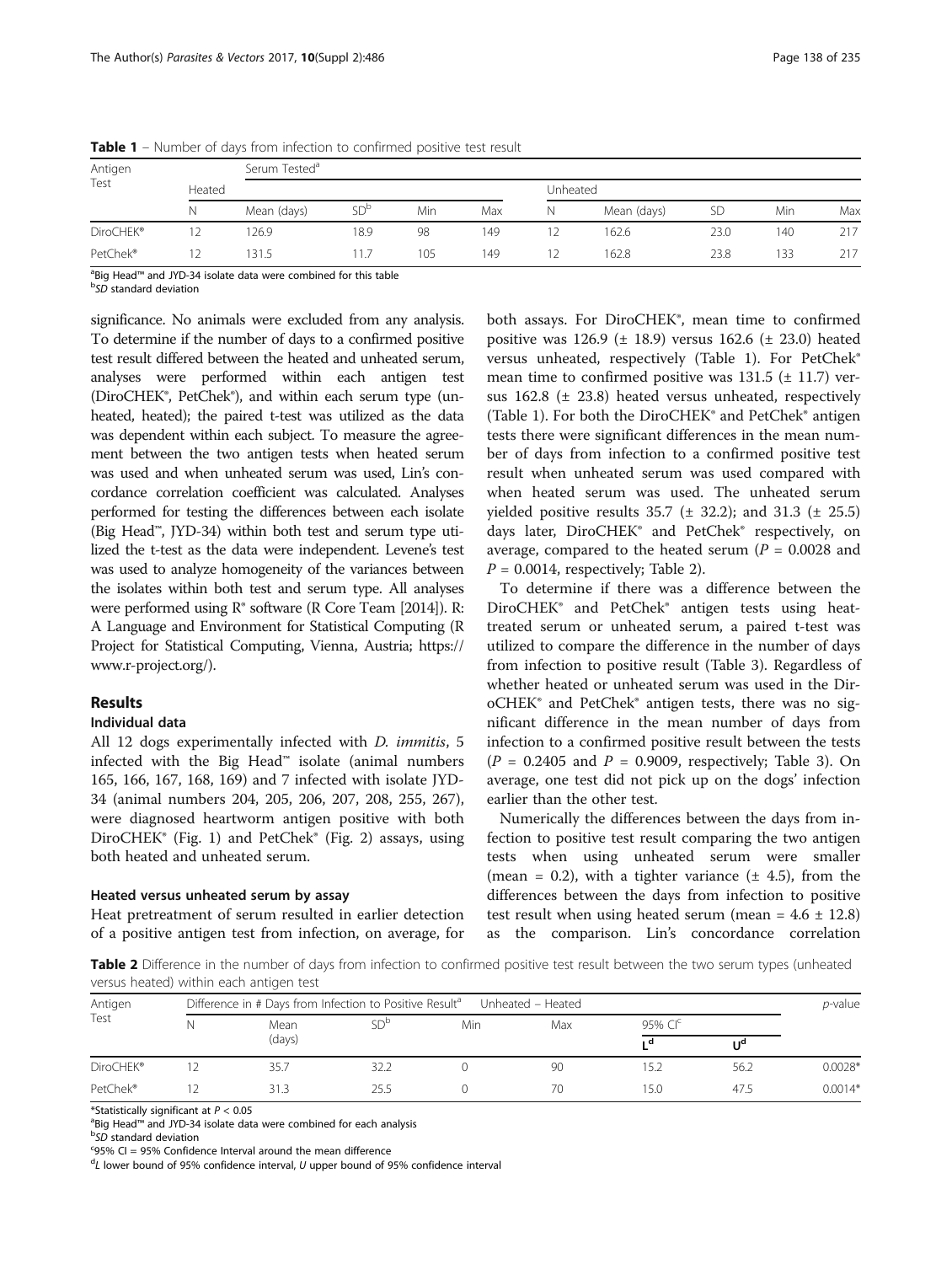|                 |                                                                                             | versas Birber ien y within caeri scrani type |                 |       |     |           |      |        |
|-----------------|---------------------------------------------------------------------------------------------|----------------------------------------------|-----------------|-------|-----|-----------|------|--------|
| Serum<br>Tested | Difference in # Days from Infection to Positive Result <sup>a</sup><br>PetChek® - DiroCHEK® |                                              |                 |       |     |           |      |        |
|                 |                                                                                             | Mean<br>(days)                               | SD <sup>b</sup> | Min   | Max | 95% $Clc$ |      |        |
|                 |                                                                                             |                                              |                 |       |     | ιd        | IJ۹  |        |
| Heated          |                                                                                             | 4.6                                          | 12.8            | $-16$ | 28  | $-3.5$    | 12.7 | 0.2405 |
| Unheated        |                                                                                             | 0.2                                          | 4.5             | ٠.    |     | $-2.7$    | 3.0  | 0.9009 |

<span id="page-4-0"></span>Table 3 Difference in the number of days from infection to confirmed positive test result between the two antigen tests (PetChek® versus DiroCHEK®) within each serum type

<sup>a</sup>Big Head™ and JYD-34 isolate data were combined for each analysis<br><sup>b</sup>SD = standard deviation

 ${}^{b}SD$  = standard deviation

<sup>c</sup>95% CI = 95% Confidence Interval around the mean difference

<sup>d</sup>L = lower bound of 95% confidence interval; U = upper bound of 95% confidence interval

coefficient was calculated to determine the measure of agreement between the two antigen tests when heated serum was used compared to when unheated serum was utilized.

When unheated serum was utilized in both antigen tests, Lin's concordance correlation coefficient was  $R_c = 0.98$  (95% confidence interval = [0.94, 0.99]), showing a very strong agreement between the DiroCHEK® and PetChek® tests. This is visible in the tight clustering of the points around the  $y = x$  line in Fig. 3.

When heated serum was utilized in both antigen tests, however, Lin's concordance correlation coefficient was only  $R_c = 0.64$  (95% confidence interval = [0.26, 0.85]), showing a lesser agreement between the DiroCHEK® and PetChek® tests than when the unheated serum was used. This is visible in the spread of the points around the  $y = x$  line in Fig. [4;](#page-5-0) they are not clustered around the  $y = x$  line as tightly as they are in Fig. 3. It should be noted there is overlap of three dogs leading to nine data points in Fig. [4](#page-5-0).

# Big head™ versus JYD-34 isolate

To investigate whether the type of isolate might respond differently when conducting antigen tests using heated versus unheated serum, analyses were performed within each isolate. For dogs infected with the Big Head™ heartworm isolate there was a significant difference in the mean number of days from infection to a confirmed positive test result when unheated serum was used compared to when heated serum was used (Fig. [5\)](#page-5-0). The unheated serum yielded positive results 58.6 (± 34.9) days later, on average, compared with the heated serum when the DiroCHEK® antigen test was utilized  $(P = 0.0199)$ , and  $46.2$  ( $\pm$  31.1) days later, on average, compared with the heated serum when the PetChek® antigen test was utilized  $(P = 0.0292)$ .

Table [4](#page-6-0) depicts the results of a paired t-test demonstrating that neither the DiroCHEK® nor PetChek® antigen test detects a heartworm infection in a dog infected with the Big Head™ isolate sooner than the other. For dogs infected with the Big Head™ heartworm isolate and tested using heated and unheated serum, there was no difference between the assays in the mean number of days from infection to a confirmed positive test result.

For dogs infected with the JYD-34 heartworm isolate there was a significant difference in the mean number of days from infection to a confirmed positive test result when unheated serum was compared with heated serum (Fig. [6](#page-6-0)). The unheated serum yielded positive results 19.3 (± 18.5) days later, on average, compared with the heated serum when the DiroCHEK® antigen test was utilized  $(P = 0.0328)$  and 20.6 ( $\pm$  15.3) days later, on

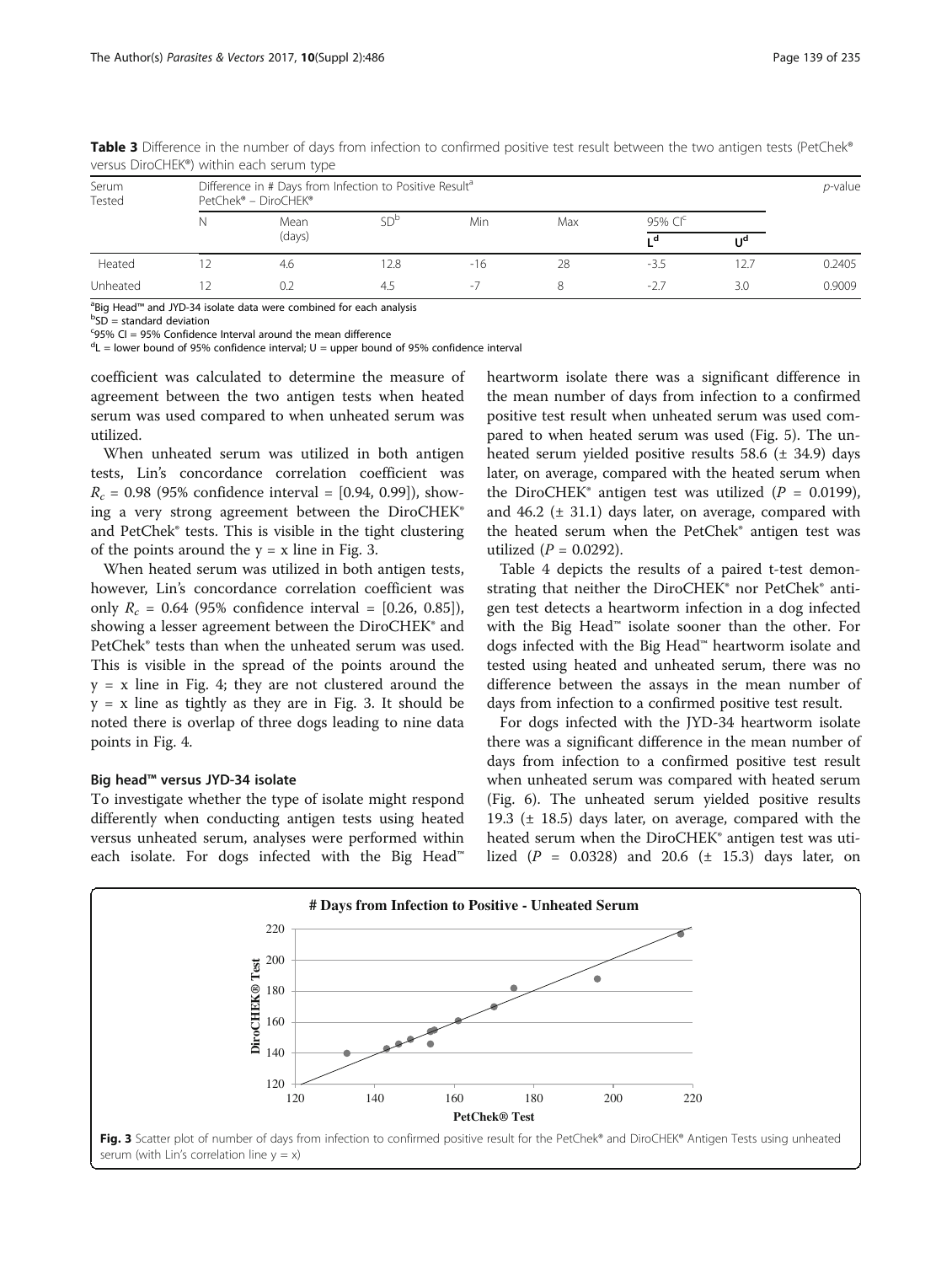<span id="page-5-0"></span>

average, compared with the heated serum when the PetChek® antigen test was utilized ( $P = 0.0118$ ).

Table [5](#page-7-0) depicts the results of a paired t-test demonstrating that neither the DiroCHEK® or PetChek® antigen test detects a heartworm infection in a dog infected with the JYD-34 isolate sooner than the other. For dogs infected with the JYD-34 heartworm isolate and tested using heated and unheated serum, there was no difference between the assays in the mean number of days from infection to a confirmed positive test result.

## **Discussion**

Pretreatment of serum with heat generally resulted in earlier detection of *D. immitis* antigen, in both commercial heartworm antigen assays, when compared to testing unheated serum in experimentally infected dogs. It is of note that there was between-dog variability on the earliest visual detection with both heated serum and unheated serum. This variability is unlikely due to the number of adult heartworms as the fewest infective larvae inoculated, in any dog, was 35. TRS Labs Inc. historical rate of adult heartworm infection in dogs after an

experimental inoculation of around 50 infective larvae, is greater than 50% (J. W. McCall, unpublished data, 2016), which is consistent with a published percent recovery of adult worms of 56% [\[3](#page-8-0)]. Therefore, in the current study it is likely that dogs had at least three female worms and, thus, a worm burden sufficient to allow antigen detection [\[1](#page-8-0)].

In experimental laboratory heartworm efficacy studies, a commonly accepted practice is to conduct antigen tests of presumably heartworm naïve laboratory animals, raised in mosquito-free indoor environments, just prior to inoculation with *D. immitis* infective larvae and again approximately 120 days postinfection. Current common convention is to use unheated serum in the antigen tests. If no antigen is detected in either test, the dogs are considered not to have been exposed to *D. immitis* prior to the experimental infection. In heartworm studies, any dog positive on an adult antigen test, either prior to experimental infection or 120 days post inoculation, is typically excluded from the study as previous exposure to D. immitis cannot be ruled out.

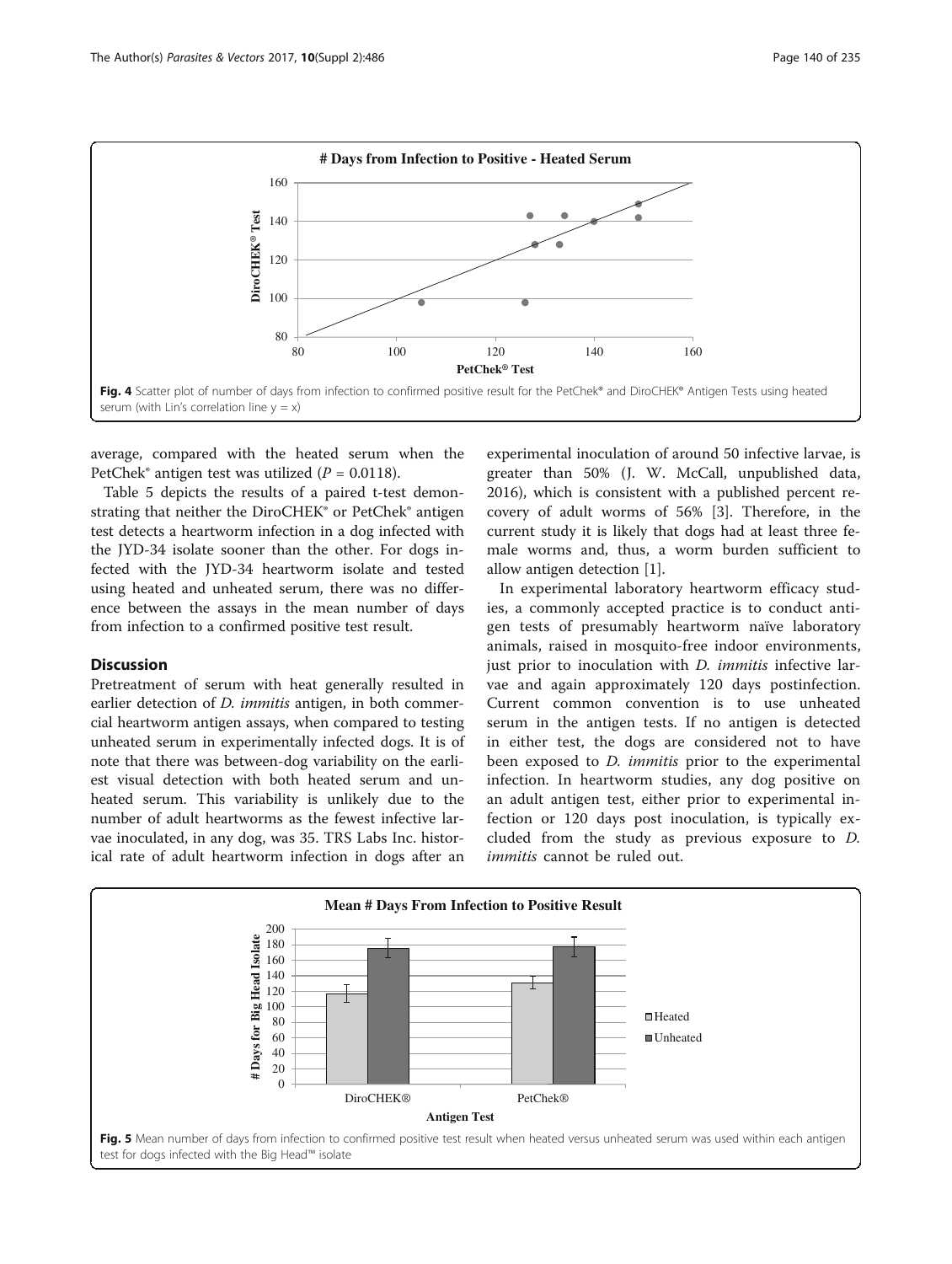| Serum<br>Tested | Difference in # Days from Infection to Positive Result <sup>a</sup><br>PetChek® - DiroCHEK® |                |      |     |     |           |                |        |
|-----------------|---------------------------------------------------------------------------------------------|----------------|------|-----|-----|-----------|----------------|--------|
|                 |                                                                                             | Mean<br>(days) |      | Min | Max | 95% $Clc$ |                |        |
|                 |                                                                                             |                |      |     |     | ιd        | U <sup>a</sup> |        |
| Heated          |                                                                                             | 14.0           | 13.1 |     | 28  | $-2.3$    | 20.3           | 0.0751 |
| Unheated        |                                                                                             | . 6            | 3.6  |     |     | $-2.8$    | 6.0            | 0.3739 |

<span id="page-6-0"></span>Table 4 Difference in the number of days from infection to confirmed positive test result between the two antigen tests (PetChek® versus DiroCHEK®) within dogs infected with the Big Head™ heartworm isolate

<sup>a</sup>Big Head™ isolate data only were used for this analysis<br><sup>b</sup>SO standard deviation

 ${}^{\text{b}}$ SD standard deviation

 $c$ 95%CI = 95% Confidence Interval around the mean difference

<sup>d</sup>L lower bound of 95% confidence interval, U upper bound of 95% confidence interval

In the current study, the earliest confirmed positive using heated serum was 98 days and 105 days postinfection, DiroCHEK® and PetChek®, respectively. As noted, the time to positive status is important for studies with experimental *D. immitis* infections, as the negative antigen test 120 days post inoculation confirms a dog's negative status at entry into the study. These data suggest if heartworm researchers choose to pretreat serum with heat prior to antigen testing dogs with experimental infections, testing at 120 days post infection may be too late to confirm a dog's negative heartworm status at study entry. In the current study, without the availability to measure optical density readings, we used the second consecutive antigen positive date as the "confirmed positive," meaning the earliest dog actually tested positive at 91 days after inoculation. If heated sera are to be used in experimental heartworm studies to confirm negative status of enrolled dogs, a post-inoculation date at less than 91 days should be considered. The data demonstrated the earliest confirmed positive with unheated serum was 140 and 133 days post infection, via DiroCHEK® and PetChek®, respectively, supporting the current 120-day testing convention used in heartworm studies to preclude early prepatent infections of dogs at enrollment.

It should be noted how closely the two commercial ELISA antigen assays were in agreement when unheated serum testing results were compared. As an example of the testing consistency, eight dogs tested positive at the same weekly sampling when unheated serum was tested. The remaining four dogs tested positive within one weekly sampling time. With heat treatment of serum, less agreement was demonstrated when the assays were compared. Four dogs tested positive on the same weekly sampling, five dogs demonstrated one weekly sampling difference, and two dogs tested positive four weekly samplings apart. Additional future work using other antigen testing platforms, lateral flow immunochromatographic or membrane-bound ELISAs, to establish repeatability of serum antigen detection before and after heat treatment should be pursued.

We considered whether experimental *D. immitis* isolate, Big Head™ versus JYD-34, may affect the time to antigen detection. Numerically, the mean difference between the time (days) to confirmed positive antigen status (unheated minus heated serum) from infection was smaller in dogs infected with the JYD-34 isolate (Figs. [5](#page-5-0) and 6) with a lower SD in both assays. Although this difference in variance was not significant when analyzed

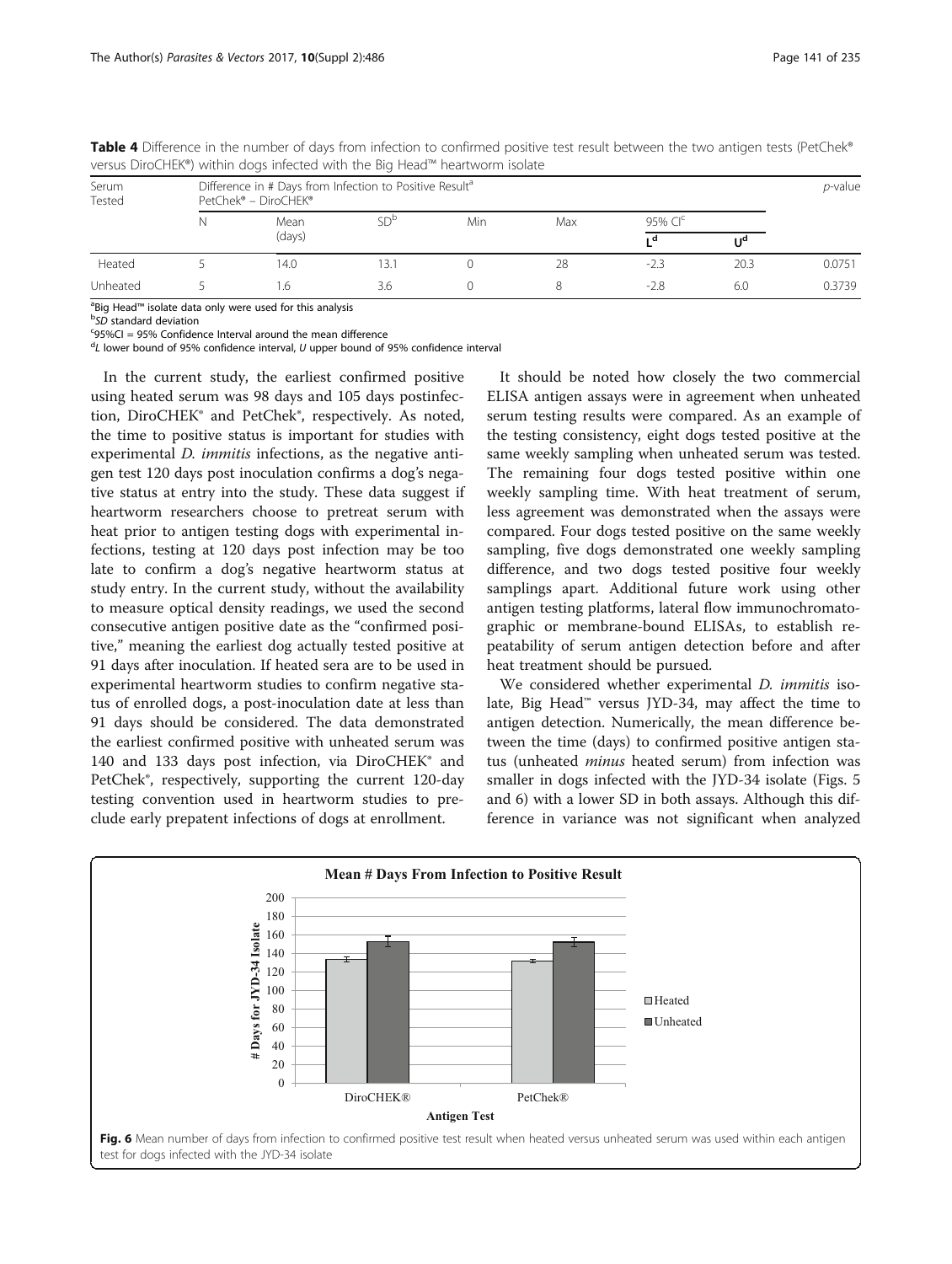| Serum<br>Tested | Difference in # Days from Infection to Positive Result <sup>a</sup><br>PetChek® - DiroCHEK® |                |                 |                  |     |           |     |        |
|-----------------|---------------------------------------------------------------------------------------------|----------------|-----------------|------------------|-----|-----------|-----|--------|
|                 |                                                                                             | Mean<br>(days) | SD <sup>b</sup> | <b>Min</b>       | Max | 95% $Clc$ |     |        |
|                 |                                                                                             |                |                 |                  |     | ιd        | IJq |        |
| Heated          |                                                                                             | $-2.1$         |                 | $-16$            |     | $-9.3$    | 5.0 | 0.4888 |
| Unheated        |                                                                                             | $-0.9$         |                 | $\sim$ $\lambda$ |     | -5.6      | 3.9 | 0.6729 |

<span id="page-7-0"></span>Table 5 Difference in the number of days from infection to confirmed positive test result between the two antigen tests (PetChek® versus DiroCHEK®) within dogs infected with the JYD-34 heartworm isolate

<sup>a</sup>Big Head™ isolate data only were used for this analysis<br><sup>b</sup>SO standard deviation

 ${}^{\text{b}}$ SD standard deviation

 $95\%$  CI = 95% Confidence Interval around the mean difference

<sup>d</sup>L lower bound of 95% confidence interval, U upper bound of 95% confidence interval

using Levene's test ( $p$ -values >0.05), this could be due to the small number of animals in both groups. Interestingly three dogs infected with the Big Head™ isolate (165, 167, 169) showed a difference of  $>65$  days, and up to 90 days in one dog in one assay, between confirmed antigen-positive detection with heated serum compared with untreated. In comparison for the JYD-34 isolate, the largest difference between confirmed antigen-positive detection with heated serum compared with unheated serum, in any dog, was 54 days. This suggests some individual hosts may be induced to mount an immune response with highly bound antibody–antigen complexes (antigen blocking) with low levels of free antigen available for ELISA detection [[5\]](#page-8-0). Of interest for future study in a larger sample of animals is whether the distinct heartworm isolate modulates production of more or less antibody–antigen complexes or factors that stimulate formation of these complexes.

As suggested in recent studies [[6, 7](#page-8-0)] some canine serum samples may contain factors that inhibit D. immitis antigen detection, and heat treatment of the sample presumably frees the antigen making it available for detection. Dog 166 (Big Head™ isolate) was confirmed antigen-positive on the same day, using both assays, when unheated and heat treated serum were tested. On the DiroCHEK® assay, dog 267 (JYD-34 isolate) also tested positive on the same day with heated and unheated serum but demonstrated antigen blocking of 7 days when tested with PetChek®. The rest of the dogs in this study exhibited some duration of apparent antigen blocking, visible in Figs. [1](#page-2-0) and [2](#page-2-0) by the difference in lengths of the unheated and heated lines for each subject. Further investigation of D. immitis antigen blocking may elucidate whether an individual's immune response – including the amount, specificity and type of response – leads to generation of blocking factors and whether the reaction is possibly modulated by parasite characteristics, including distinct isolates or exposure (experimental versus naturally infected).

# **Conclusions**

In this study, pretreatment of canine serum with heat allowed *D. immitis* antigen detection, on average, 35.7 ± 32.2 days sooner using DiroCHEK® and  $31.3 \pm 25.5$  days sooner with PetChek® in dogs with experimental heartworm infections. Statistically, there was no difference in mean number of days from infection to a positive test result between DiroCHEK® and PetChek® with either heated or unheated canine serum; one test did not detect heartworm infection sooner. For experimental heartworm studies, the convention of antigen testing 120 days after experimental infection to exclude a preexisting heartworm infection was only supported when using unheated serum. Although this study is limited by small numbers of animals, especially related to comparing different isolate responses, the data generated from pretreatment of serum with heat raise interesting possibilities on exploring earlier heartworm detection.

#### Acknowledgements

The authors thank the animal care and technical laboratory support provided by employees of TRS Labs Inc.

#### Funding

Funding for this study was provided exclusively by TRS Labs Inc. The article's publication fee was funded by the American Heartworm Society.

#### Availability of data and materials

The datasets used and/or analyzed during the current study are available from the corresponding author on reasonable request.

#### About this supplement

This article has been published as part of Parasites and Vectors Volume 10 Supplement 2, 2017: Proceedings of the 15th American Heartworm Society Triennial Symposium 2016. The full contents of the supplement are available online at https://parasitesandvectors.biomedcentral.com/articles/ supplements/volume-10-supplement-2.

#### Authors' contributions

JC and SM conceived the design and coordinated execution of the study. AM and UD conducted heartworm antigen assays. LR performed statistical analysis. JC and LR drafted the manuscript, with contributions from all authors during reviews. All authors have read and approved the final manuscript.

#### Ethics approval and consent to participate

The research protocol and all procedures were approved by the TRS Labs Inc. Institutional Animal Care and Use Committee.